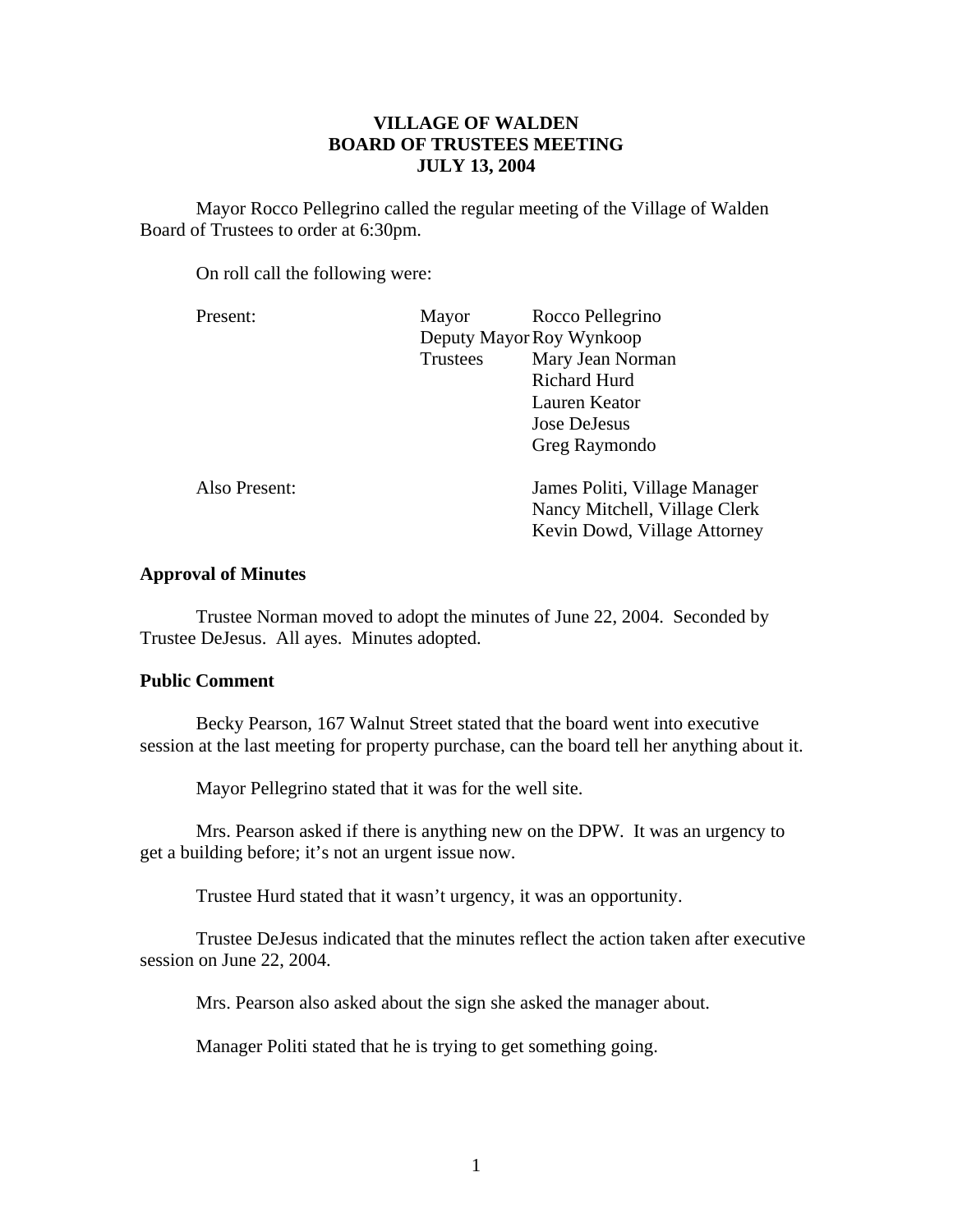Mrs. Malone, 19 South Montgomery Street stated that they are having a problem with two drug problems on either side of their houses. They went to the police because they've had a problem with noises and a lot of people hanging out on the street, a lot of cars passing on the street and making u turns. They called the cops and they told them to come here and ask the board what they can do.

 Vicki Anderson stated that she lives at 119 South Montgomery Street and First Street is right in front of her house and these people that are copping drugs are doing u turns there because there is no u turn sign there and the officer said they could probably get one of those up and they could control the drug problem.

Manager Politi asked the residents to come in and see him.

Mrs. Malone asked to meet with the manager tonight.

The Mayor stated that they can talk after the meeting.

 Trustee Raymondo asked who the officer was that told them to come to the meeting.

 Vicki Anderson, 119 S. Montgomery Street stated that they went to the police department downstairs and they told them to come to the meeting. The sergeant was down there.

Mrs. Anderson further stated that their children were shot by BB guns.

 Ms. Ilkew informed the board and people about the formation of a group who have already had their first meeting. They are called friends of the James T. Olley Park. They met there on Sunday at 6pm. It came to her attention that there was complete removal of a large area of wetlands at the park. They will explore that. Patricia Henneghan founded the group. They are like a watchdog group. They have the support to the Audubon society, wildlife watch and there are certain disturbing things going on in the park.

Trustee DeJesus asked her to explain the disturbing things.

 Ms. Ilkew explained the wiping out of the wetlands, not on the beach side, but the other side as well. Someone said it was for a soccer field that did not materialize. That is a large amount of money to do that.

Trustee DeJesus asked how much money is she talking about.

Ms. Ilkew stated that she doesn't know it's just from what she has seen.

Trustee DeJesus asked if they were all village residents that met at the park.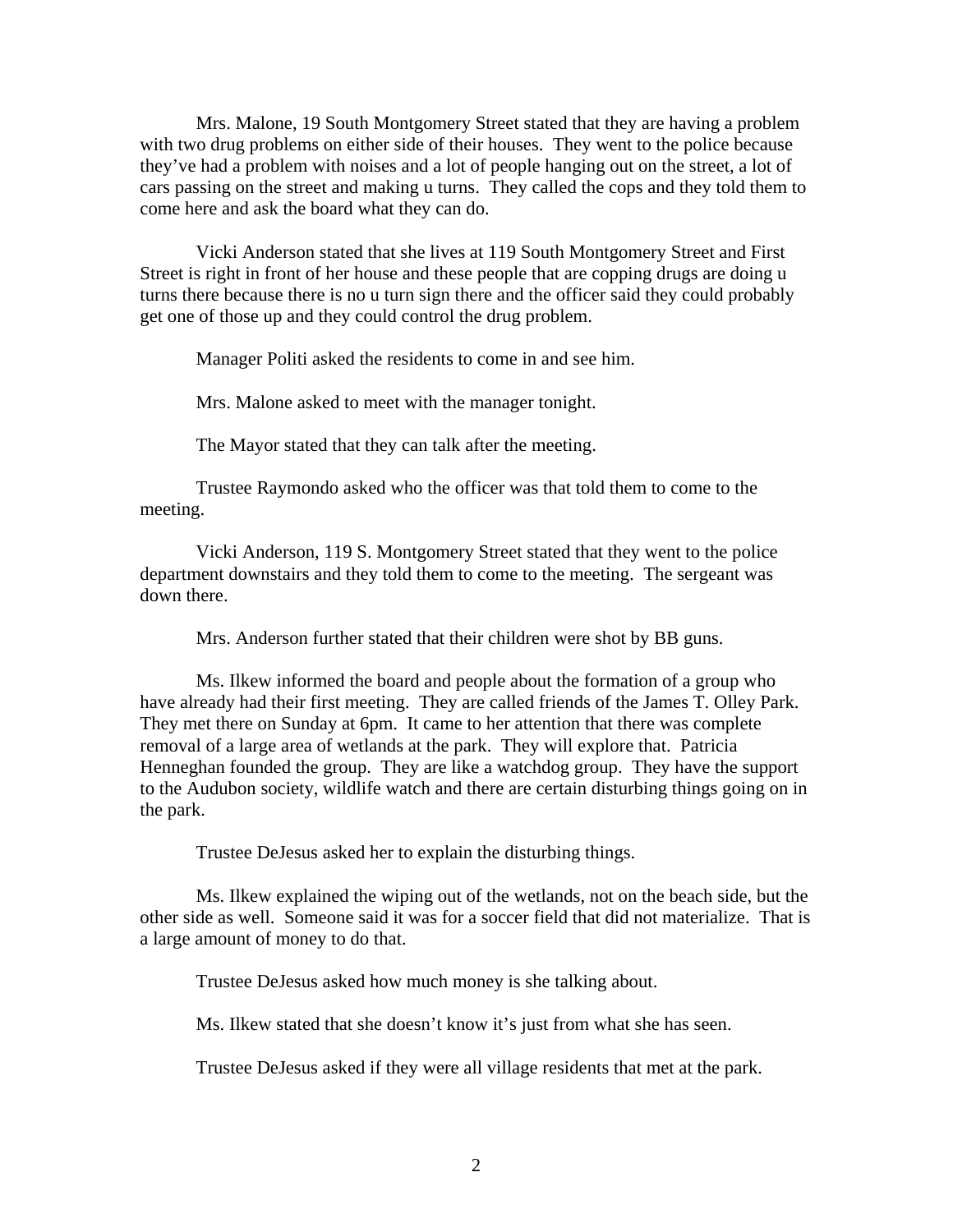Ms. Ilkew stated yes.

Trustee DeJesus asked if they met on Sunday.

 Ms. Ilkew stated that they met on Sunday to discuss things with people who live next to James Olley Park. Also, the Town Supervisor was there. It will be covered in the newspaper. She has interesting pictures, before and after shots.

 Deputy Mayor Wynkoop stated that the village checked with DEC and nothing was violated.

 Trustee DeJesus asked what the requirements are for holding a meeting in the park. Is a permit required?

 Mr. Dowd stated that the park is open to the public. If it becomes a function of that group then they should get a permit.

Trustee DeJesus stated that other groups have to show a certificate of insurance.

 Mayor Pellegrino stated that it would be nice for the group to meet with this board instead of the Town of Montgomery Supervisor. He spoke to Patricia the other night.

Ms. Ilkew stated that there are also questions about a development going up.

 Trustee DeJesus explained that there is a parcel of land on Penney Lane and Edmunds Lane that was approved way back when for development. Apartments are going to be built there. There was also a law suit that gave the developer the right to build in wetlands. They are before the planning board at this point.

Trustee DeJesus asked if that was cut back that low in the past.

Manager Politi stated yes. It was maintained grass at one point.

Trustee Raymondo stated that when his kids were using the lake it was grass.

 Mayor Pellegrino stated that if Ms. Ilkew's group wants to meet, come in and meet with the Village Manager and himself.

 Ms. Ilkew asked who authorized the cutting of the wetlands and how much did it cost.

 Manager Politi stated that it's a recreation department function that they've done through the years.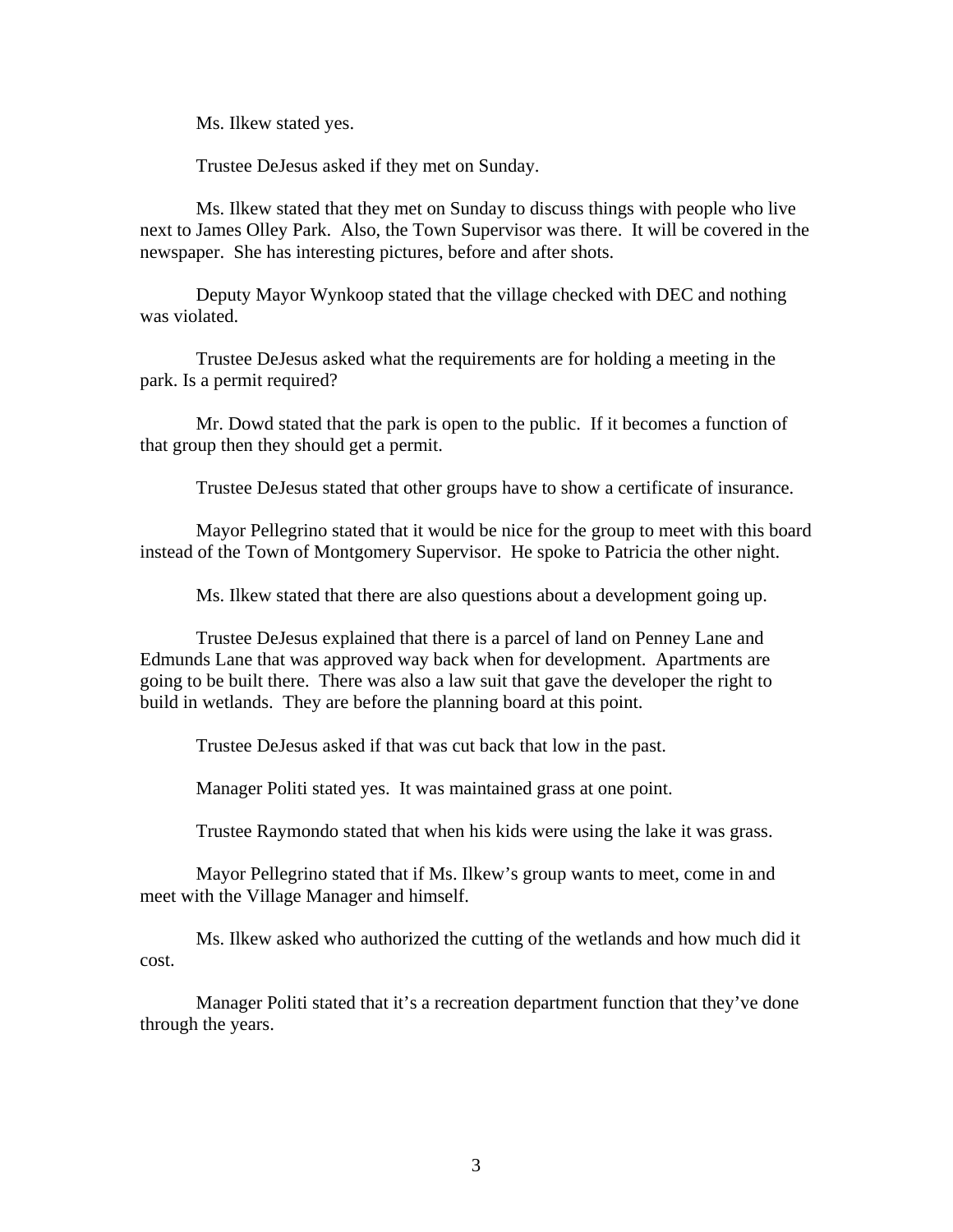Althea Mullarky stated that she has a couple requests from the Walden Harvest Fest Committee. They would like permission to have the wine tasting like they did last year.

 Trustee Raymondo moved to allow wine tasting at the Walden Harvest Fest. Seconded by Deputy Mayor Wynkoop. All ayes. Motion carried.

 Mrs. Mullarky stated that the Walden Harvest Fest Committee is having a mock jail at the Harvest Fest and she hopes the trustees and mayor will participate. They would also like to have the dunking booth this year. She asked about the insurance for the dunking booth.

Mr. Dowd stated that it would be under the village's regular policy.

 Mrs. Mullarky stated that she goes to Olley Park and she's never seen clear cutting like it is right now. She also asked about the wetlands.

Ken Vassilatos asked why the cutting was done at Olley Park.

 Manager Politi stated that they clear that for walking and fishing. It has been done for years that way. They sometimes skip a year. There are no plans for building anything there.

Mr. Vassilatos asked if DEC was notified.

 Manager Politi stated that DEC had a complaint filed and he called and found that there is no infraction from their point.

 Trustee Hurd stated that DEC said it was a good idea because it will grow back stronger and newer and it will help clean out the dead stuff. It helps prevent the danger of fire hazard and keeps ticks down.

 Trustee DeJesus stated that in the future if DEC says its fine the village should get something in writing to confirm that and in the future just trim it and not cut it to the bare bones. He walks there all the time and it was a shock.

#### **Audited Bills**

Trustee Keator moved to pay the audited bills of July 13, 2004. Seconded by Trustee DeJesus. All ayes. Motion carried.

#### **Introductory Local Law No. I-1 of 2004-Zone Line Change**

Mayor Pellegrino indicated that approvals have been received from the Village Planning Board and the County of Orange Planning Board.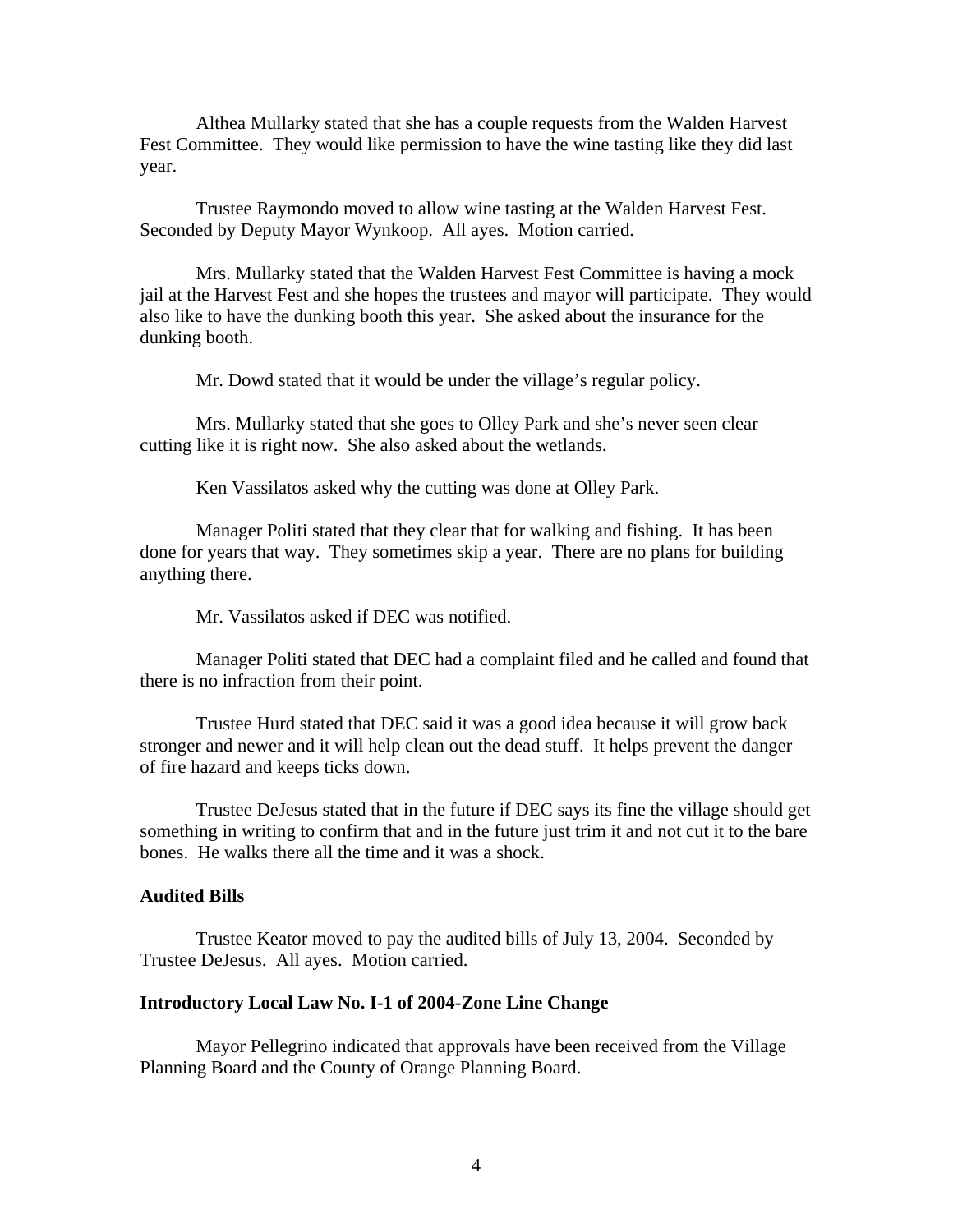Trustee Hurd moved to declare the Board of Trustees lead agency and to declare a negative declaration under SEQRA. Seconded by Trustee Norman. All ayes. Motion carried.

 Trustee DeJesus moved to adopt Introductory Local Law No. I-1 of 2004, Zone Line Change as Local Law No. 1 of 2004. Seconded by Trustee Raymondo. All ayes. Local Law adopted.

## **Bridge Bid Acceptance**

Trustee DeJesus moved to authorize the manager to accept the bid for the Route 52 foot bridge from Continental Bridge for \$19,785.00. Seconded by Trustee Raymondo. All ayes. Motion carried.

### **Authorization to Solicit Bids for Route 52 Foot Bridge Installation**

 Manager Politi explained that the foundations have to be moved back away from the abutment walls. They also have to rehang the waterline which means they have to change hydrants and push valves out.

Trustee Raymondo asked who was going to do vegetation control.

 Manager Politi stated that the village will be removing the vegetation. You still need the chain link fence which will be green or black coated. The hydrants will be done internally. They will be adding a little sidewalk so you have a clean run from the bridge to the new crossing.

 Trustee Hurd moved to authorize the manager go out to bid for the installation of the Route 52 foot bridge. Seconded by Trustee Keator. All ayes. Motion carried.

### **Finn Property**

Mr. Dowd explained that 51 Valley Avenue is in the estate of Joseph Finn and the village received a letter from the attorney representing the estate and they want to sell the property. They have a purchaser ready to buy and that purchaser had a mortgage commitment and in the course of title searching they found that there is an encroachment by the building on the village property. That held up the closing and the buyer had to extend the mortgage commitment at a cost and its coming due again and they don't know if they will be able to extend it again. The letter says that if you look at the survey of the property there is a .2 feet encroachment of the building. There is an agreement the village can enter into which would allow the building, as long as it stays there, to remain that 2 ½ inches in the village's right of way. If it ever has to come down to be replaced or remodeled that it would be pushed back. The new homeowner would be the beneficiary of that and there would be homeowners insurance that would name the village as additional insured so as long as the encroachment is in effect.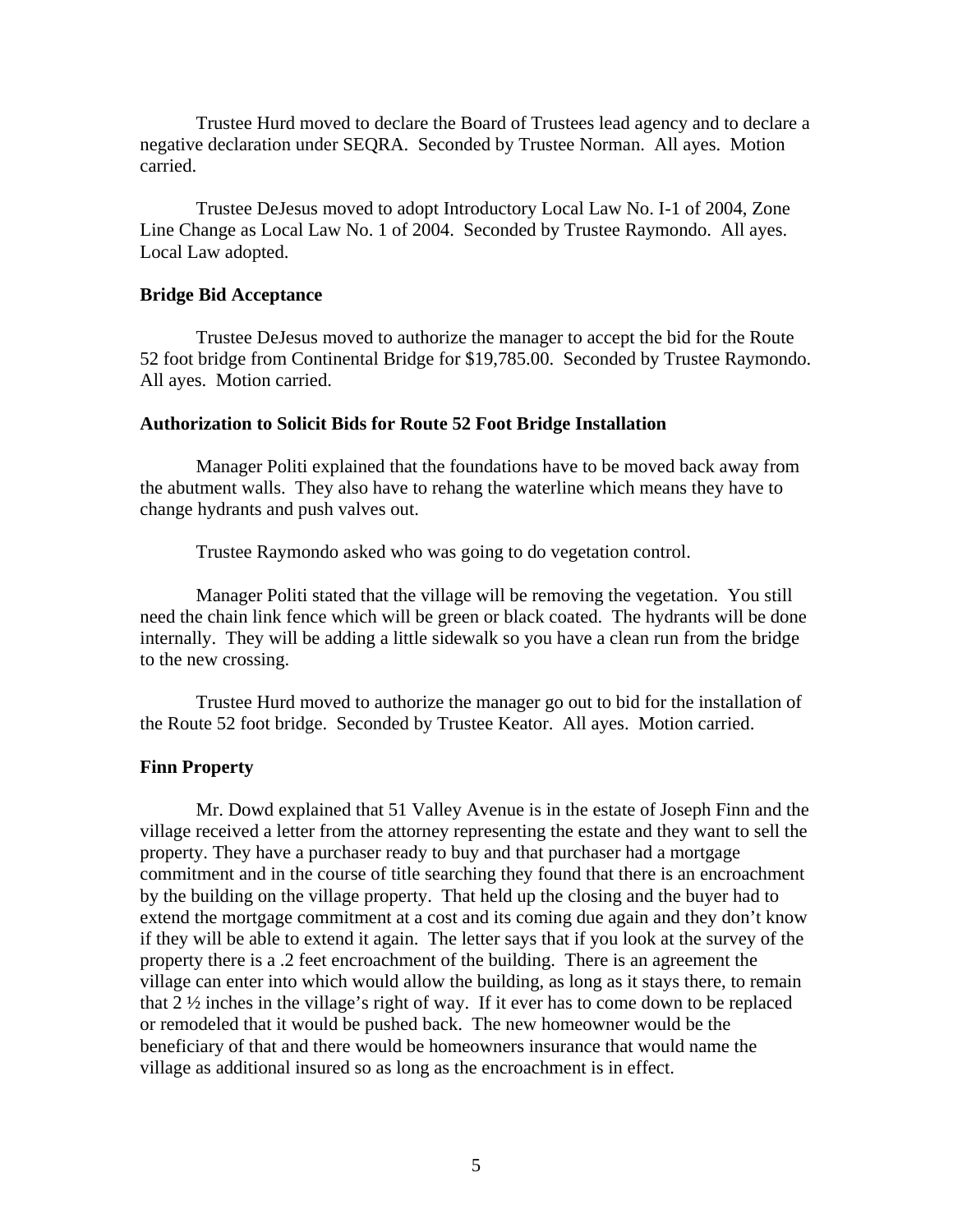Trustee Raymondo moved to grant the estate of Joseph Finn an encroachment agreement for the .2 feet. Seconded by Trustee Norman. All ayes. Motion carried.

### **Informational & Village Manager's Report**

 The manager explained that he sent the letter off to the planning board regarding the retention pond fencing.

 Manager Politi stated that Trustee DeJesus asked that the manager distribute a counselor's corner from the NYCOM bulletin concerning parkland.

 There is an update from the building inspector. The property on Alfred Place was cleaned up and they are moving forward on the Ronk property.

 Trustee DeJesus stated that every time he goes by the Ronk property there is more stuff in the yard.

 Mayor Pellegrino stated that the village is doing everything to help this man, but he has to know in the end if we have to shut the house down, we will shut it down.

#### **Board Comments**

Trustee Keator stated that she had a discussion with a business owner on Main Street today concerning parking spots after DOT gets done. One business owner suggested marking parking spaces like in the municipal square. Someone else mentioned a loading zone.

 Trustee Keator stated that between Flowers by Anita and Roosa Jewelery there are one or two parking signs missing and people are all over.

 Trustee Raymondo stated that there a problem with parking by the light, between the restaurant on the corner of Scofield Street and Main Street. It's almost impossible to get through there between 3:30 and 6pm.

 Trustee Raymondo also indicated that more and more you see unregistered vehicles around the village with fenders missing. There are unregistered cars on Scofield Street and Montgomery Street. He also indicated that at 17 Oak Street the dumpster is almost out in the parking lot. We have to work on dumpster enclosures. The chain link fence is dangerous at the mini mall. There is also a barricade that says Walden Police Department in that area which should be removed. He would like dumpster enclosures on the next work session agenda.

 Trustee Raymondo stated that the board always come to the village manager to tell him where all the problems are. Maybe they can ask the code enforcement officer to come in once a week and take a tour through the village.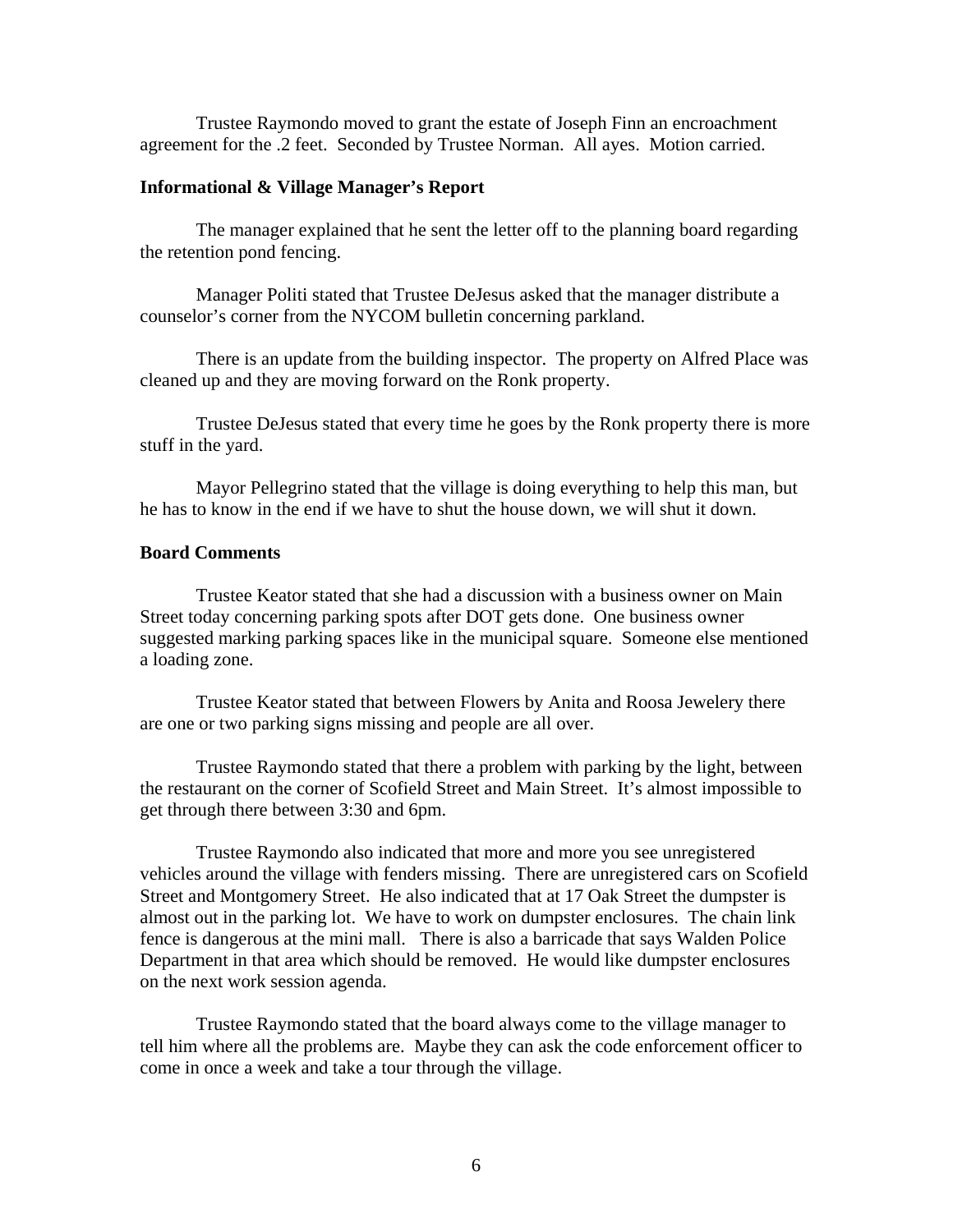Trustee Raymondo also proposed that any individual appointed to the village board have a minimum of two years residency in the village and has voted in the last village election.

 Trustee DeJesus asked about the village manager's vehicle is there an insurance requirement. In order to drive a county car you have to have your own insurance.

Mr. Dowd stated that it's probably because the county is self insured.

Trustee DeJesus asked how the village made out with 31 Overlook Terrace.

 Manager Politi stated that he spoke with Mr. Gould at length. The mayor also talked to him and explained the right of way is owned by the developer and when they fix it, it has to be at the villages liking. He showed Mr. Gould the letter from the engineer.

 Mayor Pellegrino stated that he spoke to Mike Gutterman. Mr. Gould is under the impression that the village can fine the builder to get him to get the work done faster.

 Trustee DeJesus stated that when the article came out regarding the James Olley Park there was mention of a soccer field.

Manager Politi stated that it's a play field/soccer field for the little guys.

 Trustee DeJesus stated that the house on Ulster Avenue, brown house, is boarded up, is it abandoned?

Manager Politi stated that he will check into that.

 Trustee DeJesus asked about the Mobil Station, they are open 24 hours a day, did the Planning Board approve that.

 Mr. Dowd stated that the original proposal was that it would not be open 24 hours a day, but there is a prohibition in the law that says the village can't get into how people operate their businesses. We cannot regulate hours of operation.

 Trustee DeJesus stated that the bus stop on East Main Street and Walden Estates Road there are a lot of children that wait there.

 Manager Polity stated that he wonders if it's easier to make them go in and turn around at Watkins Drive.

 Trustee DeJesus stated that coming up Route 52 from Newburgh there is nothing that says bus stop and people go fast and there have been accidents. He is concerned because they are getting more children there waiting for buses.